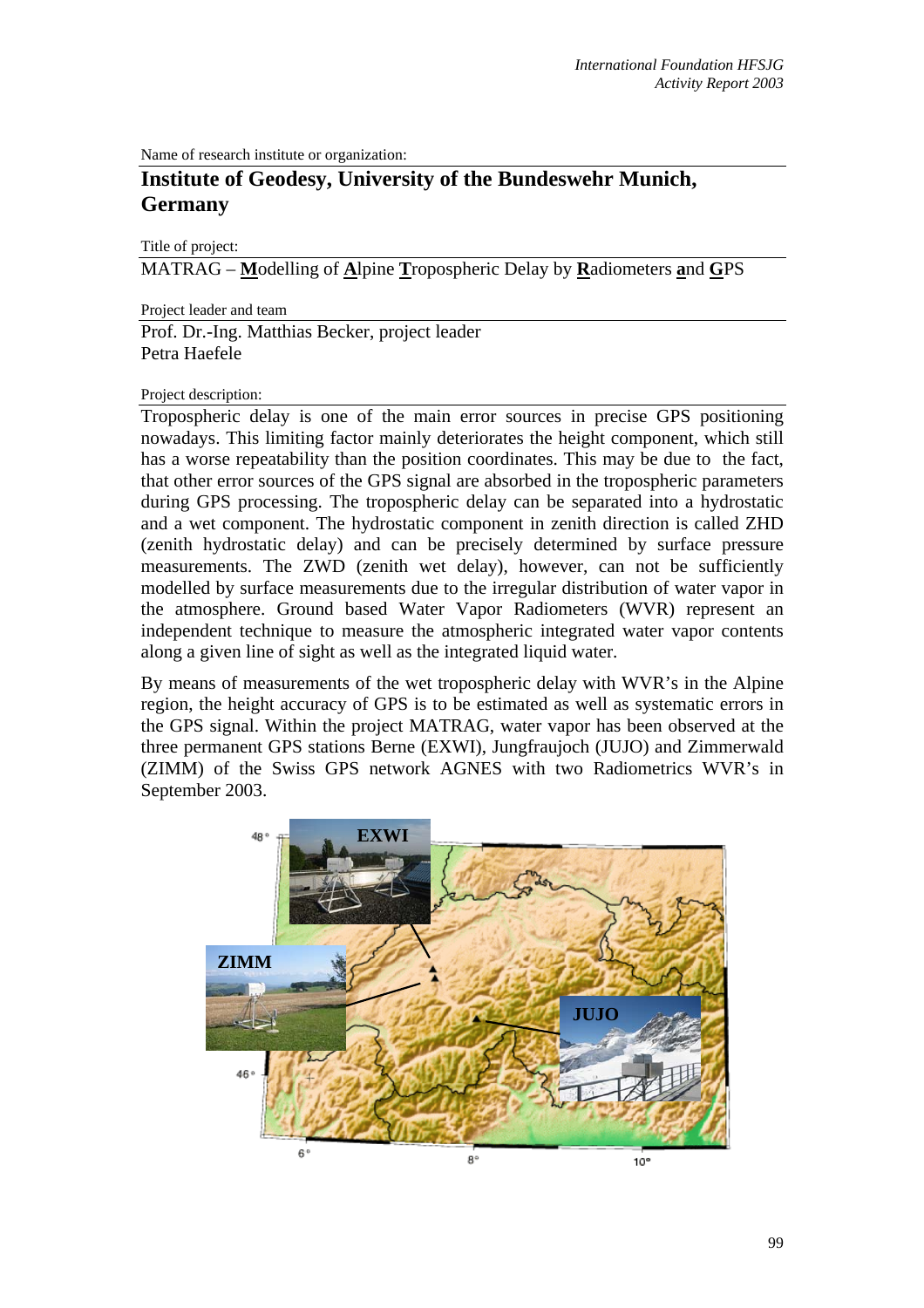The GPS site at the HFSJG is of particular to this research as the tropospheric delay due to the high altitude is rather small and so systematic biases occuring at lower altitudes should be diminished to a great extend there.

At station EXWI on the roof of the University of Berne, the two Radiometers have been measuring simultaneously for the first three days to evaluate a possible bias between them and between GPS and Radiometer. Additionaly, the Radiometer of the Institute of Applied Physics of the Universiy of Berne, ASMUWARA, served as a reference for the ongoing measurements.



The following ten days the baseline ZIMM – JUJO with a height difference of about 3000 m has been observed. The figures below show the ZTD at ZIMM and JUJO observed by WVR in comparison to the GPS-estimated ZTD.



In these first results we find a mean bias of  $1.8 \pm 3.0$  mm for station ZIMM and 16.9  $\pm$  5.8 mm for station JUJO. For station ZIMM, the days 252, 253, 254, 256 and for station JUJO the days 252, 253, 254, 255 have already been excluded because of bad WVR data due to rain periods.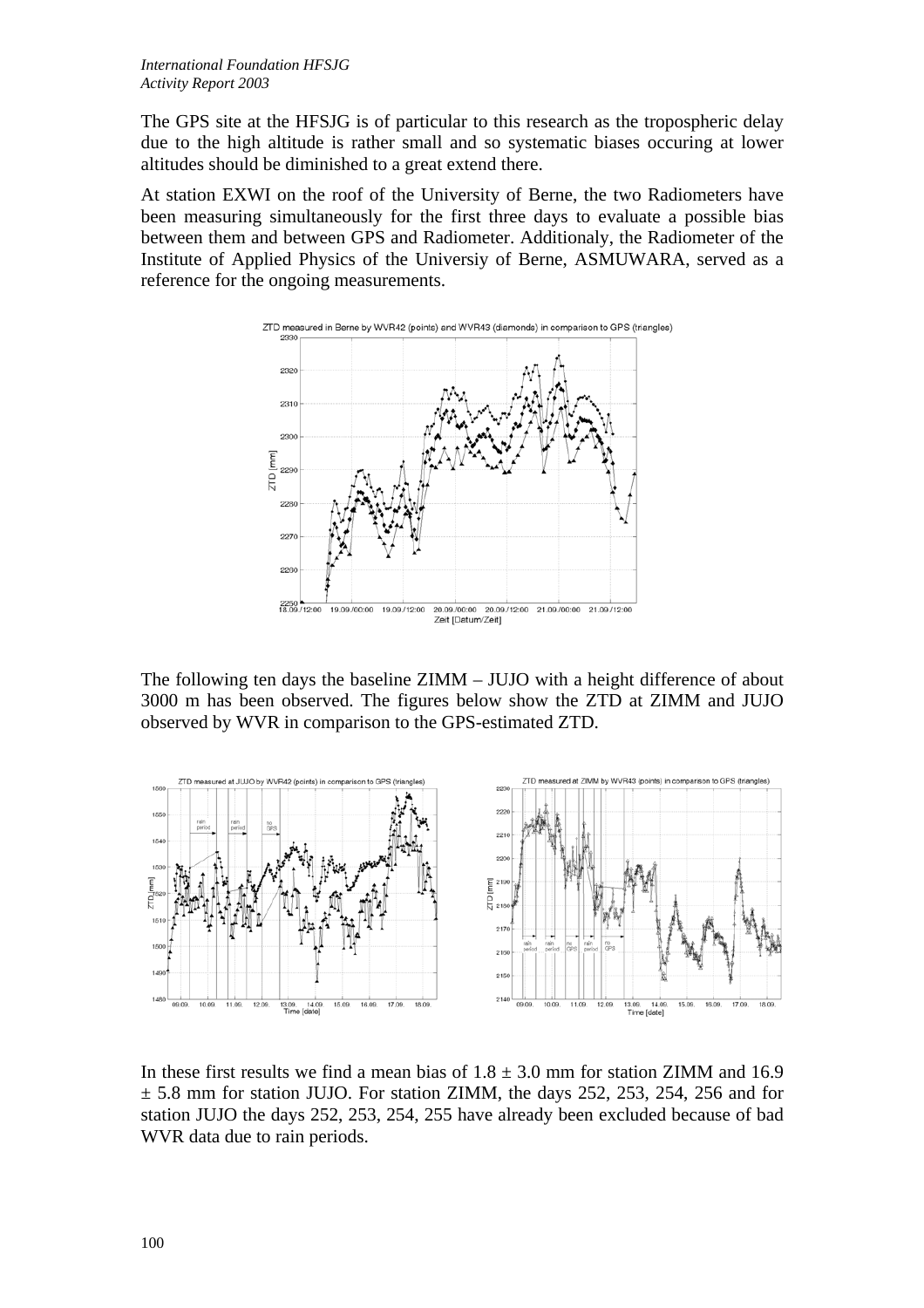The finishing three days of the campaign, the instruments again have been set up at the University of Berne to check if the initial bias has changed. Presently, the biases determined during the calibration epochs in Berne are modelled and will be implemented to improve the WVR data.

Ongoing research deals with the validation of the GPS estimates with the improved radiometer results and also with the estimation of gradients from both the WVR and GPS data. Besides, the WVR results will be introduced into the GPS processing software to see possible achievements in precise height estimation on baselines with large height differences.

Key words:

Water Vapor, Zenith Path Delay, Tropospheric Modelling, GPS Height Estimations

Collaborating partners/networks:

High Altitude Research Station Jungfraujoch (Prof. Erwin Flueckiger), Swiss Federal Office of Topography (Dr. Elmar Brockmann), Institute of Applied Physics, University of Berne (Prof. Dr. Nikolaus Kaempfer, Dr. Christian Maetzler, Dr. Lorenz Martin), Astronomical Institute, University of Berne (Dr. Werner Gurtner)

Address:

Institute of Geodesy University of the Bundeswehr Munich D-85577 Neubiberg

**Contacts** 

Prof. Dr.-Ing. Matthias Becker Tel.: +49 89 6004 3427 Fax: +49 89 6004 4090 e-mail: [matthias.becker@unibw-muenchen.de](mailto:matthias.becker@unibw-muenchen.de)

Petra Haefele Tel.: +49 89 6004 4502 Fax: +49 89 6004 4090 e-mail: [petra.haefele@unibw-muenchen.de](mailto:petra.haefele@unibw-muenchen.de)

URL:<http://www.bauv.unibw-muenchen.de/institute/inst9/>